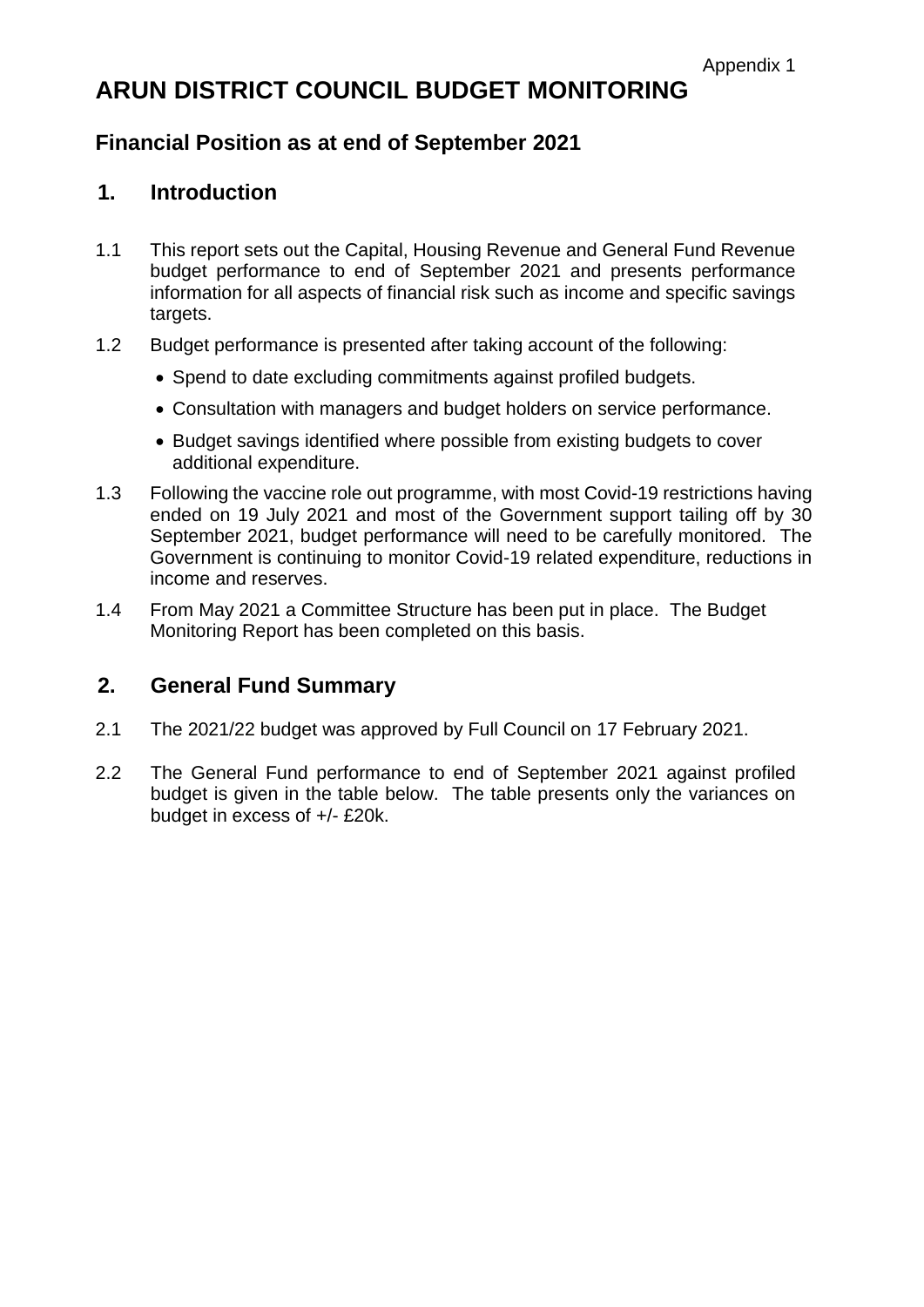| General Fund variance on profiled budget to end of September 2021 |                                           |                                           |                 |
|-------------------------------------------------------------------|-------------------------------------------|-------------------------------------------|-----------------|
| Service controllable spend                                        | Variance on<br><b>Budget Jul</b><br>£'000 | Variance on<br><b>Budget Sep</b><br>£'000 | Change<br>£'000 |
| <b>Economy Committee</b>                                          |                                           |                                           |                 |
| Land Charges - Fees & Charges                                     | (22)                                      | (23)                                      | (1)             |
| <b>Environment Committee</b>                                      |                                           |                                           |                 |
| <b>Building Control - Fees &amp; Charges</b>                      | (46)                                      | (78)                                      | (32)            |
| Cemeteries                                                        | 0<br>0                                    | (36)<br>69                                | (36)<br>69      |
| The Arcade, Bognor Regis - Rent                                   |                                           |                                           |                 |
| <b>Planning Policy Committee</b>                                  |                                           |                                           |                 |
| Planning - Fees & Charges                                         | (180)                                     | (355)                                     | (175)           |
|                                                                   |                                           |                                           |                 |
| <b>Housing and Wellbeing</b>                                      |                                           |                                           |                 |
| Council Tax - Court costs collection                              | 0                                         | (92)                                      | (92)            |
| <b>Homelessness</b>                                               | 0                                         | 32                                        | 32              |
| Leisure Contract Management Fee                                   | 0                                         | 310                                       | 310             |
| Other Variances less than +/- 20k                                 | (174)                                     | (215)                                     | (41)            |
| Total Service controllable budget variance                        | (391)                                     | (388)                                     | 3               |
| Corporate controllable budget                                     |                                           |                                           |                 |
| Establishment against savings target                              | 30                                        | 32                                        | 2               |
| Corporate Underspends                                             | $\Omega$                                  | (128)                                     | (128)           |
|                                                                   |                                           |                                           |                 |
| General Fund net expenditure variance against profiled budget     | (403)                                     | (484)                                     | (81)            |
| Covid-19 Income Compensation scheme 1st Quarter 2021-22           | 0                                         | (173)                                     | (173)           |
|                                                                   | (403)                                     | (657)                                     | (254)           |

- 2.3 Table 2.2 above shows a general net expenditure variance of (£657k) favourable against expected (profiled budget) to the end of September 2021. Variations on services first, followed by corporately controlled budgets.
- 2.4 The Council was awarded (£831k) of non-ringfenced Covid-19 Government support in 2021/22. This was included in the original budget for 2021/22.

#### 2.5 **Economy Committee**

2.5.1 Land charges income is (£23k) above profile budget year to date. This service was hit particularly hard at the start of the pandemic but is now 38% up on the previous "normal" year of 2019/20 largely due to the reduction in Stamp Duty because of the Covid-19 pandemic. Stamp Duty has reverted to its pre-pandemic rates at the end of September 2021.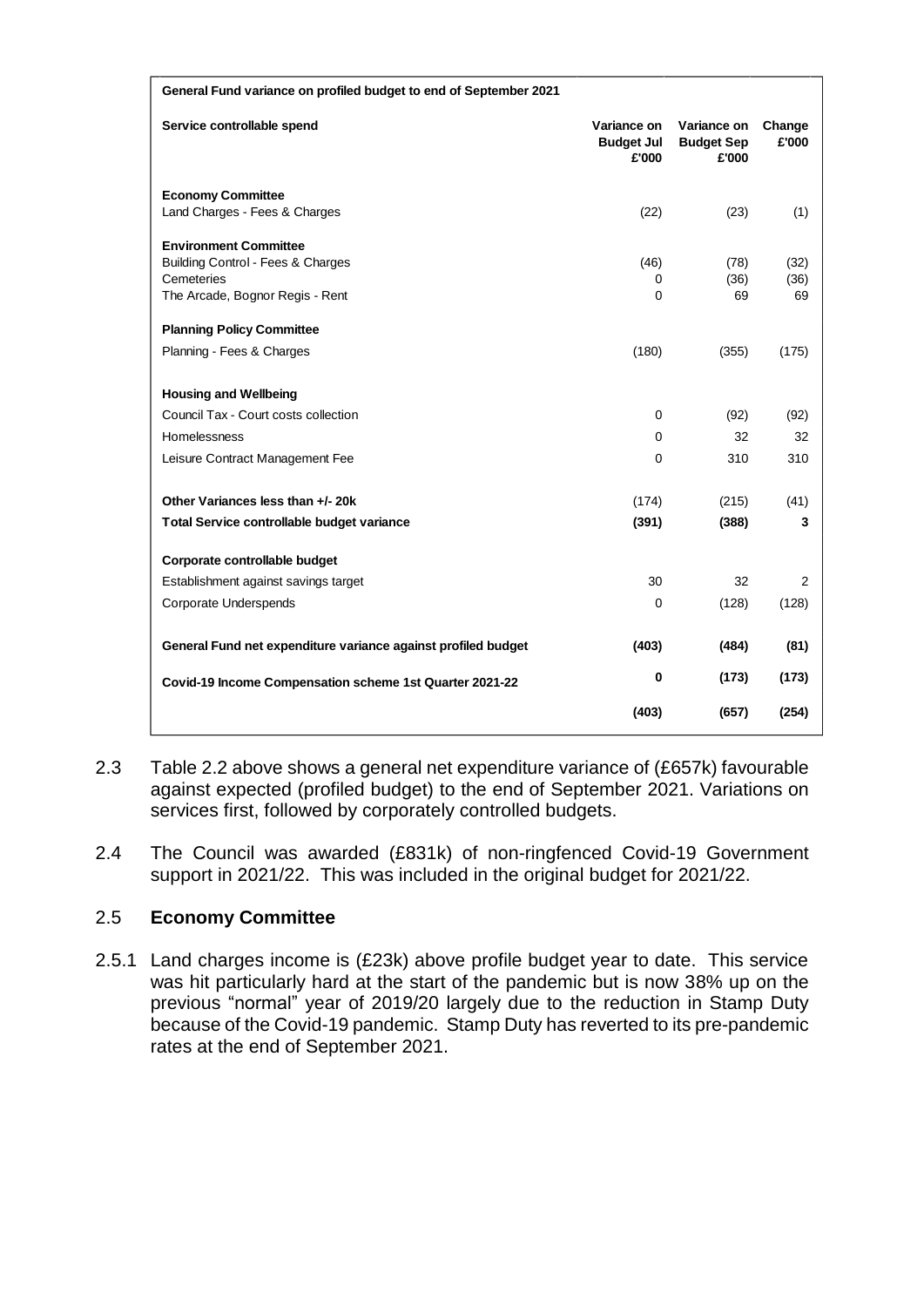#### 2.6 **Environment Committee**

- 2.6.1 Building Control fees and charges are currently (£78k) above profile. This is 34% up on the previous "normal" year of 2019/20. There is work in the pipeline from Covid-19 lockdown although the lack of material availability and high prices is slowing the building trade down.
- 2.6.2 Income on Cemeteries is currently (£36k) above profile due in part to an increase in demand for burial of cremated remains and the catch up of delayed burials during the lockdown periods.
- 2.6.3 Income from The Arcade, Bognor Regis is currently £69k below profile. This is largely due to current rent arrears of £58k with other small variances making up the remaining £11k (vacancies less additional income from previously vacant units). It should be noted that the prior year arrears were £192k.

#### 2.7 **Planning Policy Committee**

2.7.1 Currently, planning income is (£355k) above profile. This is largely due to income from one commercial and seven residential planning applications over £30k each in year to date. £256k of income was transferred from 2020/21 to 2021/22 at year end (compared to £237k in the previous year) to limit the financial risk of refunds from income already received.

#### 2.8 **Housing and Well Being Committee**

- 2.8.1 Council Tax court costs received to date are (£92k) above the full year profile. This is largely due to the backlog of court cases from the previous year.
- 2.8.2 To date, the overall spending variance for nightly paid accommodation and homelessness is £32k above profile.

The £32k over profile consists of a number of items, shown below:

|                                    | £'000 |
|------------------------------------|-------|
| Cost of nightly paid accommodation | 157   |
| Ex-offenders grant receivable      | (96)  |
| Underspend on flex grant           | (69   |
| Unanticipated spend on COVID items | 26    |
| Other items                        | 14    |
| <b>Total over/(under) spend</b>    |       |

2.8.3 Demand for emergency accommodation continues at the same levels as previous months. Whilst people are leaving emergency accommodation (for a variety of reasons), there are still new cases approaching the Council for help who require accommodation. As a result of this, there are no real net reductions in the overall number of placements. The two highest causes of homelessness are loss of assured shorthold tenancy and parental/family/friend evictions. This is the same as previous months and is also reflected in national trends. The risk to budget performance due to factors including Covid-19 was recognised as part of the budget 2021/22 and final accounts 2020/21 closedown process and funding was identified for this purpose. The situation will continue to be closely monitored and an update will be provided for the third quarter of 2021/22.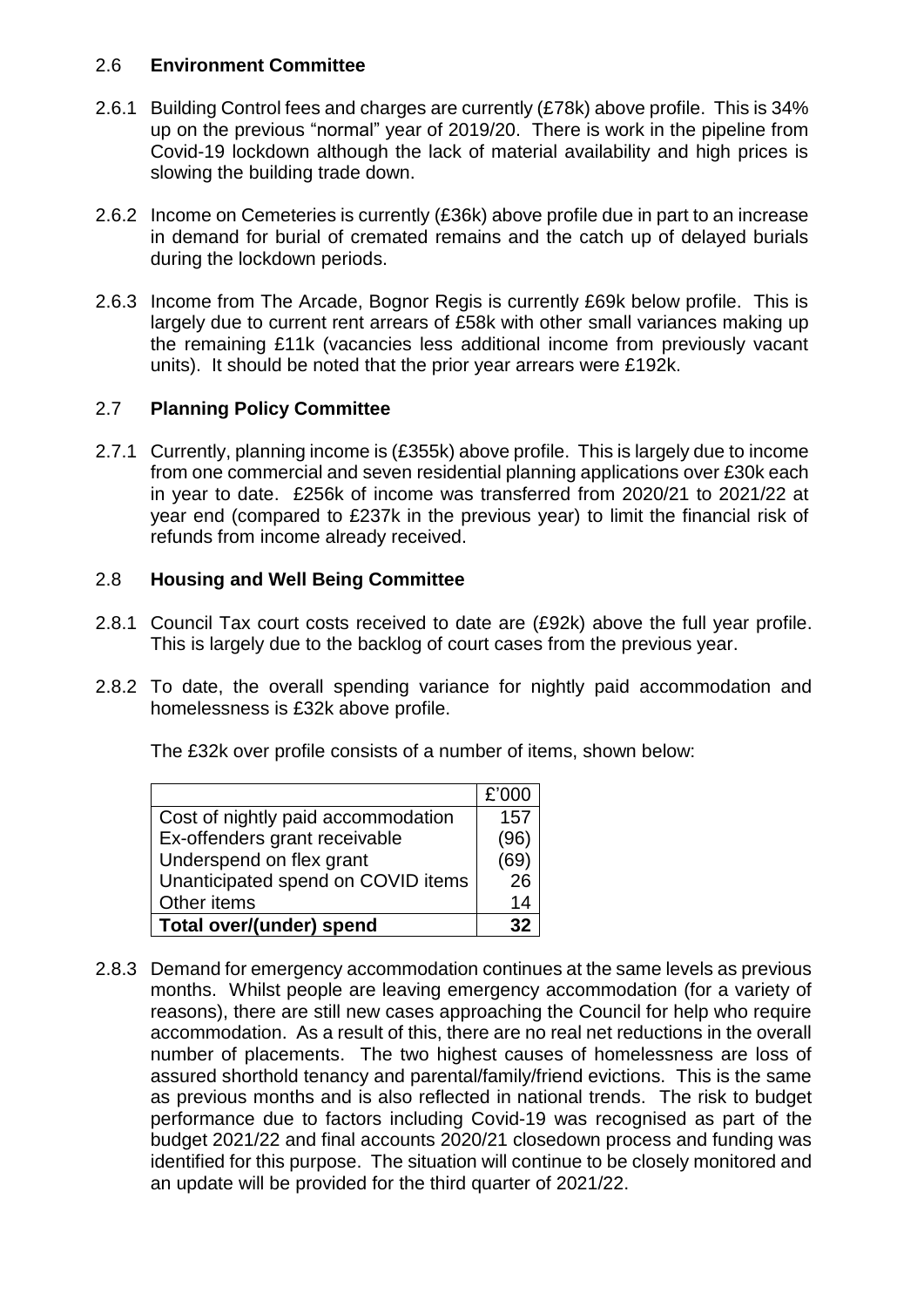- 2.8.4 The Ministry of Housing, Communities and Local Government (MHCLG) (now Department for Levelling Up, Housing and Communities (DLUHC)) invited bids from all Local Authorities (LAs) to secure funding to support ex-offenders to access accommodation in the private rented sector. The DLUHC is supporting Local Authorities to deliver a service to reduce rough sleeping for prison leavers and ex-offenders. Total grant awarded for 2021/22 is £192k, with a further £9k in 2022/23.
- 2.8.5 The Rough Sleeper Initiative (RSI) Funding is to support Local Authorities reduce the numbers of people sleeping rough but also to prevent people from losing their accommodation and living on the streets. There are several projects sitting under the RSI umbrella; Housing First which is accommodation with intensive support, Tenancy Sustainment and Prevention Workers and a Support Worker for Non-UK Nationals for people with no recourse to public funds. Also included in the initiative are Support Workers to help people move on from emergency accommodation, access to financial support to access the private rented sector and funding for a Rough Sleeper Co-ordinator. The Council has so far been awarded a £130k uplift funding for Rough sleeping in 2021/22 due to Covid-19.
- 2.8.6 Meetings with Freedom Leisure (FL) have continued on a regular basis to gauge the levels of ongoing support required. The recovery continues to be challenging for FL and income levels are anticipated to be at their pre-lockdown level by the financial year end. No direct financial support is currently required. The £310k variation to budget profile relates to the Leisure Management fee which has been deferred to help with Freedom Leisure's cashflow. It is anticipated that the management fee will start to be collected from January 2022. The Council has been able to apply for the Government's Sales Fees and Charges compensation scheme for the first quarter of 2021/22 resulting in an anticipated contribution of (£201k less deductibles). A report will be presented to a future Housing and Wellbeing Committee outlining the current situation and expected financial out turn for 2021/22.

#### 2.9 **Corporate Underspend**

2.9.1 The corporate underspend relates to identified unrequired contingency and corporately controlled budgets and Government grants that are available for potential resource allocation. Budgets are set based on assumptions about service delivery, which sometimes result in a different actual budget requirement resulting in surplus budget. As these are identified, the surplus budget is vired to a corporate underspend account and made available for resource re-allocation. The advantage of this is a reduction in the need for supplementary estimates and managing service delivery within the approved budget and Medium-Term Financial Strategy (MTFS). Senior Management Team (SMT) are expected to exercise their discretion in managing their budgets responsibly and prudently and wherever possible meeting additional cost pressures by virement from within existing budgets. The corporate net underspend is £128k at the end of September 2021 and the breakdown is shown in the following table: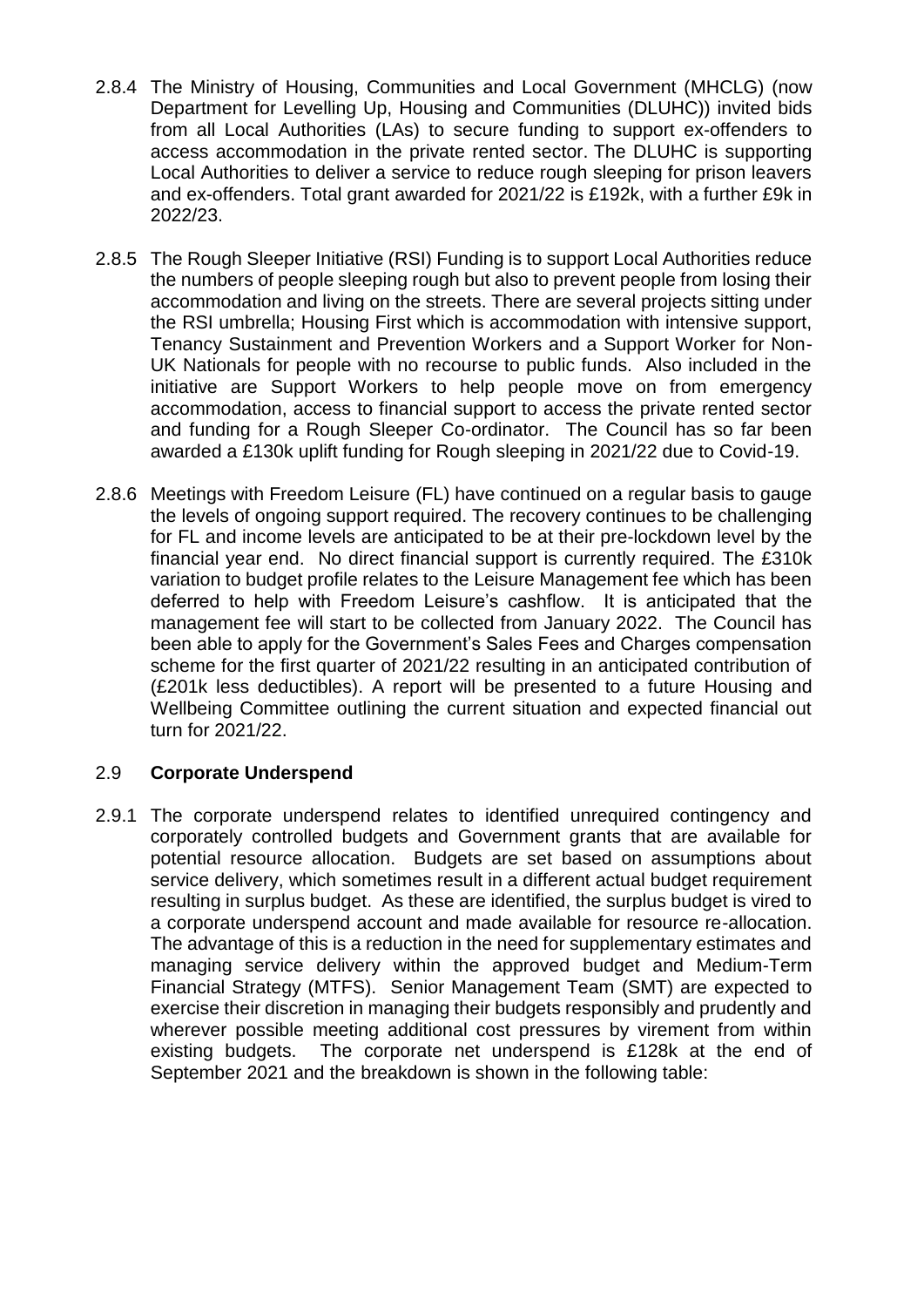| <b>Corporate Underspends Confirmed September 2021</b> |               |               |       |
|-------------------------------------------------------|---------------|---------------|-------|
|                                                       | <b>Jul 21</b> | Sep 21 Change |       |
|                                                       | £'000         | £'000         | £'000 |
| Additional investment income                          | 0             | 75            | 75    |
| Additional non-ringfenced grants                      | 0             | 166           | 166   |
| Total identified corporate underspend                 | 0             | 241           | 241   |
| Virements actioned/earmarked from corporate           |               |               |       |
| underspend                                            | 0             | (113)         | (113) |
| Corporate Underspends September 2021 (Net)            | 0             | 128           | 128   |

- 2.9.2 There has been an additional £75k contribution to the corporate underspends due to extra investment income and £166k contribution from non-ringfenced Covid-19 Grants.
- 2.9.3 The corporate underspend has so far been used to fund the following items:

|                                                            | £'000 |
|------------------------------------------------------------|-------|
| Trisanto Update (Arun District Council's property company) | 35    |
| <b>Economic Regeneration Project Delivery Role</b>         | 30    |
| <b>Coast Protection Update</b>                             | 30    |
| <b>Palmer Road Community Sports Hub Review</b>             | 18    |
| <b>Total</b>                                               | 113   |

#### **3. Externally Funded Services**

3.1 Arun District Council hosts several services under its stewardship as the Accountable Body. Whilst these services are entirely externally funded, Arun District Council has service provision interests. These services are the Wellbeing team and Car Parking enforcement. There are no budgetary concerns to report on these services.

#### **4. Establishment**

- 4.1 Each year a vacancy management target is included within the budget to ensure that the establishment complement is scrutinised for efficiency and reflects the needs of on-going service delivery changes. For the Financial Year 2021/22 the target is set at £500k.
- 4.2 The current vacancy allowance is £32k above profile to September 2021, however, this allows for the estimated backpay in relation to the anticipated minimum pay award of £130k. The latest situation is that the National Employers for local government services made a final pay offer to the unions representing the main local government NJC workforce of 1.75%. The current offer has been rejected by the unions so the final figure could be higher. The rejection of the offer could lead to a dispute which will further delay the implementation. This will make budget monitoring more difficult.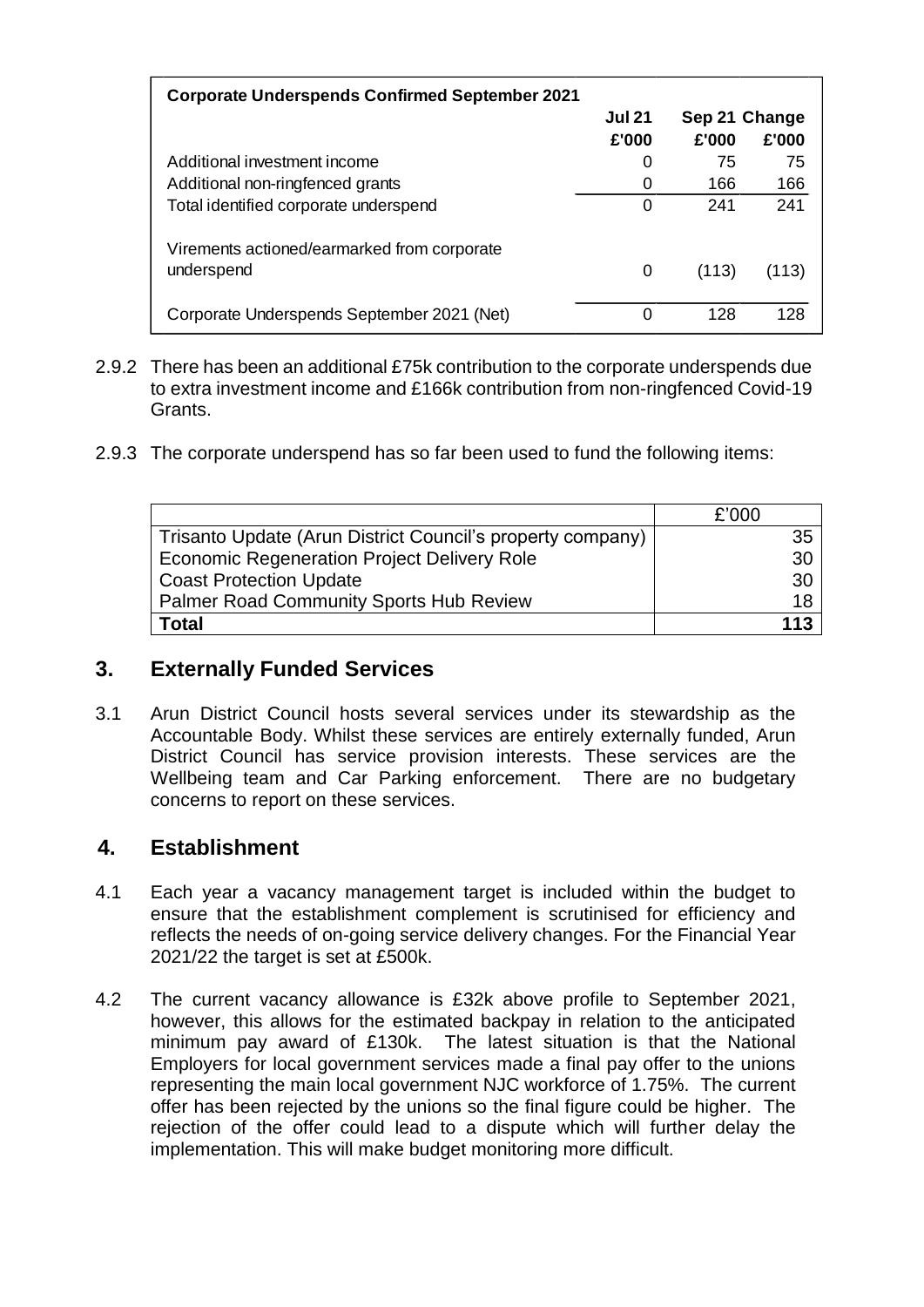#### **5. Income**

- 5.1 Income from fees, charges and rents are included within net cost of service. In total, the original budget amounted to an overall financing of £5.085m. However, since the original budget was approved, a reduction was made to a revised figure of £5.072m using contingency budget. This was because of an agreed reduction for customers with Beach Huts due to lockdown measures during April 2020 to June 2020. Income is a key risk area to the budget as it is predominantly externally influenced, without direct link to service cost and each source is unique. Service income has reduced significantly due to the lockdown and subsequent social distancing measures.
- 5.2 General Fund income is currently overachieving by (£429k), largely due to additional Building Control income (£78k - paragraph 2.6.1) and Planning income (£355k - paragraph 2.7.1).
- 5.3 The graph below shows income by source and value, achievement to end of September 2021 against profiled budget, full year budget and 2020/21 outturn.



5.4 A claim has been submitted to DLUHC for (£173k) for Sales, Fees and Charges Compensation for Quarter 1 of 2021/22. The funds will be received later in the year. The scheme is ceasing, and it is likely that no further support will be receivable.

# **6. Estimated Outturn**

6.1 The table below shows the approved supplementary estimates up to 30 September 2021, which will be funded from balances: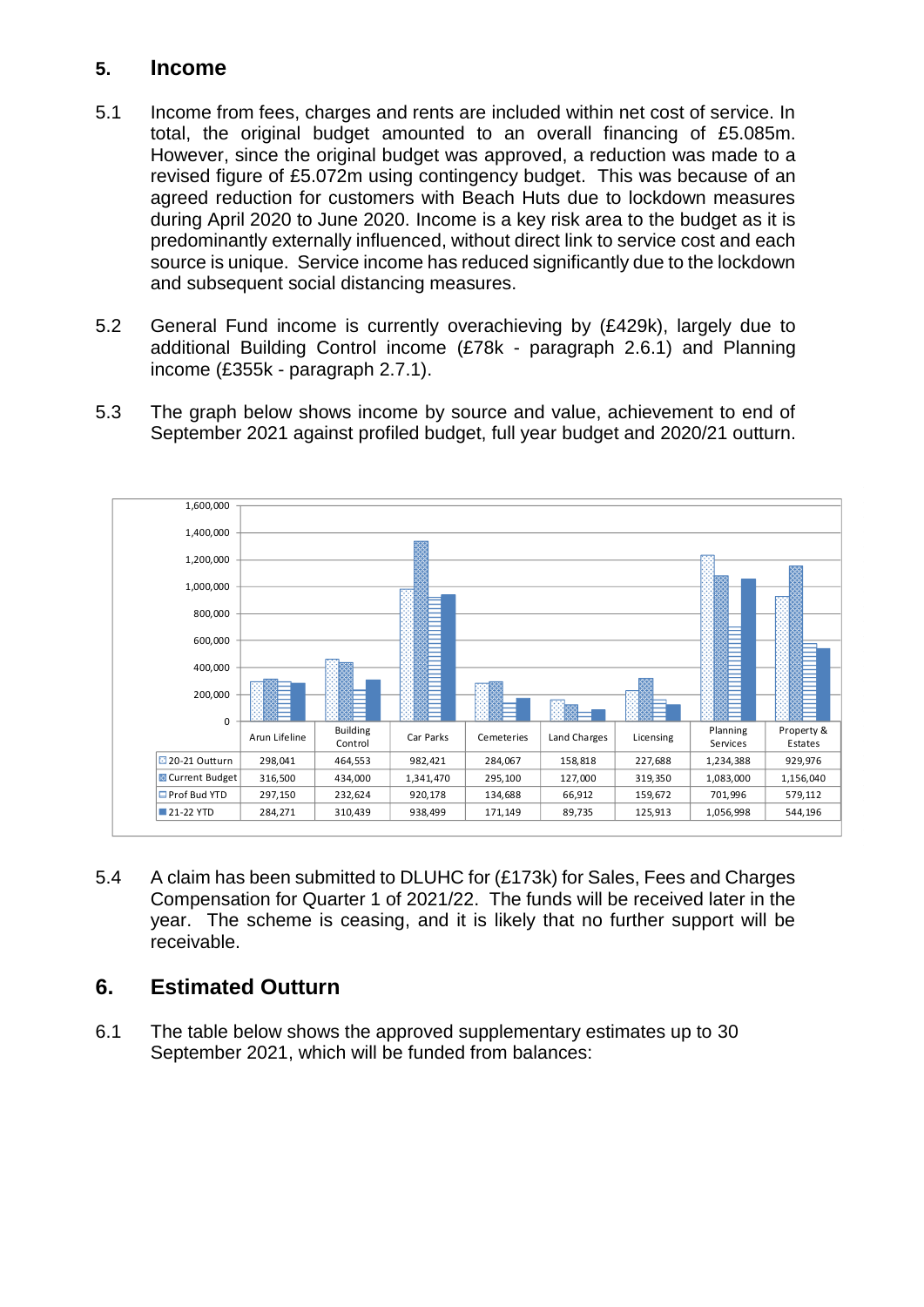| <b>Reconciliation of Supplementary Approvals</b>              |                           |                |
|---------------------------------------------------------------|---------------------------|----------------|
|                                                               | <b>Estimates</b><br>£'000 | Total<br>£'000 |
| Fitzalan Road accoustic fencing FC 14/07/2021                 | 25                        |                |
| Planning Appeal P/58/19/PL                                    | 26                        |                |
| Planning Appeal BN/142/20/OUT                                 | 50                        |                |
| West Bank Strategic Allocation FC 15/09/2021                  | 50                        |                |
| <b>Total Supplementary Approvals to end of September 2021</b> |                           | 151            |

6.2 The change in the planned original budget General Fund Reserve movement due to budget performance to end of September 2021 is shown in the table below:

| <b>General Fund Reserve Movement estimated outturn</b><br>2020/21 | Original<br><b>Budget</b><br>£'000 | <b>Current</b><br><b>Budget</b><br>£'000 |
|-------------------------------------------------------------------|------------------------------------|------------------------------------------|
| <b>Net Budget Requirement</b>                                     | 18,122                             | 19,369                                   |
| <b>Financed by:</b>                                               |                                    |                                          |
| Government Grants and Retained Business Rates                     | (1, 457)                           | (2,554)                                  |
| Council Tax                                                       | (16,665)                           | (16, 665)                                |
| <b>Taken From / (Added to) Balances</b>                           | (0)                                | 151                                      |
| <b>General Fund Balance 01 April 2021</b>                         | 7,076                              | 7,076                                    |
| Budgeted draw down from GF Reserve                                | O                                  | (151)                                    |
| <b>Current Budget Variation Estimated Outturn 2021/22</b>         | O                                  | 657                                      |
| General Fund Balance 31 March 2021                                | 7,076                              | 7,582                                    |

This result in an estimated General Fund Balance of £7.6m at the end of the financial year provided that the current favourable budget profile variations continue. The profiled budget is also under review in relation to the leisure management fee, which will also improve the outturn position.

# **7. Earmarked Reserves**

7.1 Earmarked reserves are amounts set aside from General Fund Reserve to provide financing for specific future expenditure plans and held alongside the General Fund for drawdown as required under the scheme of virement. These reserves are to be reviewed regularly to ensure that they are being drawn down as appropriate or returned to General Fund reserve.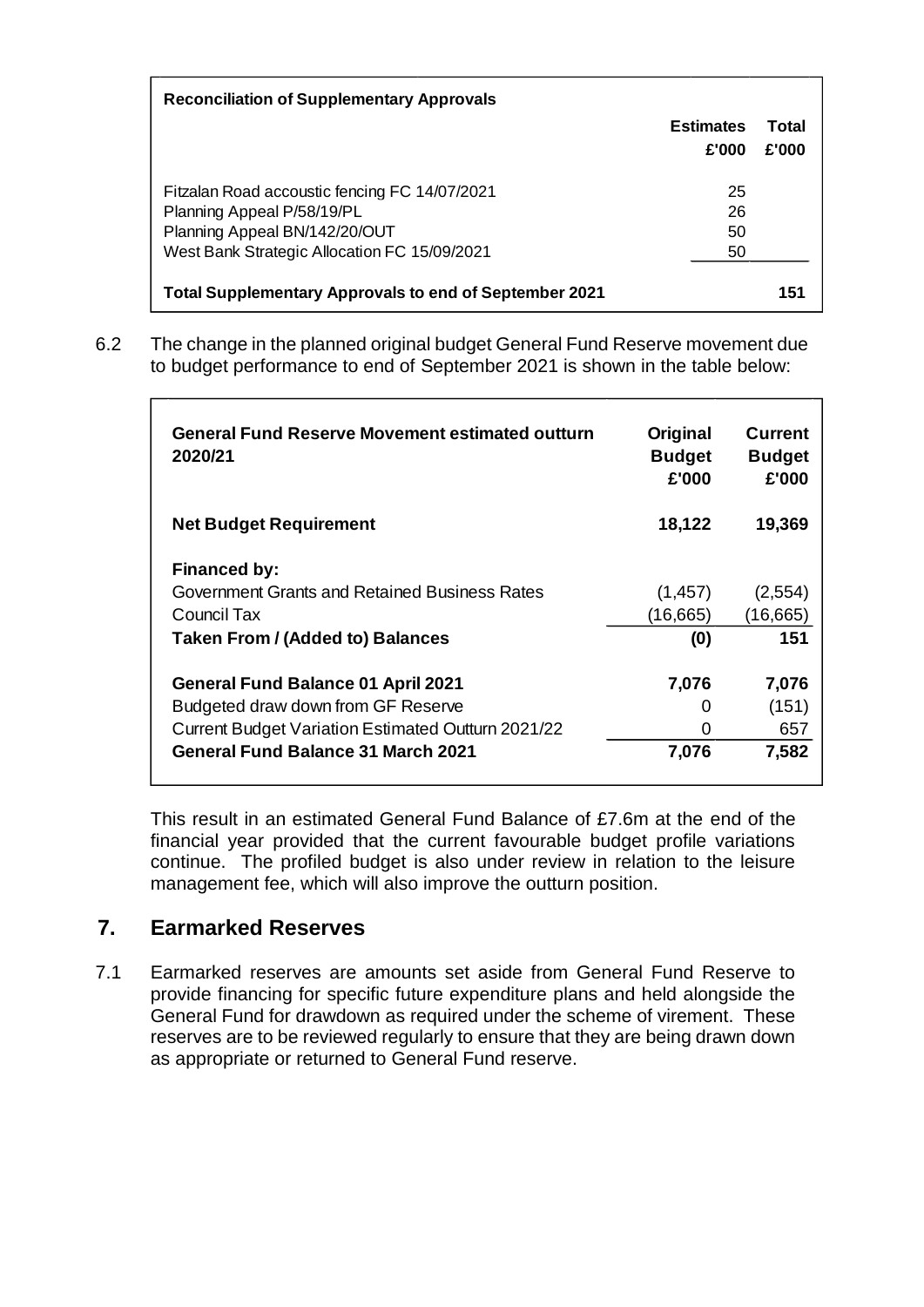- 7.2 The Council held £29.162m in earmarked reserves at 1 April 2021. This balance is anticipated to reduce to £13.829m at the end of the financial year. The reduction is mainly due to s31 grants that were received in 2020/21 as compensation for business rate discounts having an adverse effect on the collection fund in the current year. The Council earmarked this funding as the General Fund Balance would have been significantly overstated.
- 7.3 To mitigate covid related financial risk £538k was earmarked for covid catch up work and it is unlikely that the full sum will be required in 2021/22. To date £98k has been drawn down with an additional draw down of £260k anticipated before the end of the year. The remaining balance of £180k will result in some savings. Once these unrequired budgets are confirmed the funding will be added to the corporate underspend (2.9) The review of the corporate complaints process is nearing completion and the decision has been made to appoint a Complaints Manager to manage the process. This will lead to significant service improvements. The post will be funded through resource switching and is subject to approval through the budget 2022/23 process. It is, therefore, unlikely that the £51k earmarked for a part time resource will be required. The additional Environmental Health officer time, temporary toilets at Littlehampton and Bognor Regis and the Emergency Out of Hours are funded from COMF grant, which has to be spent by 31 March 2022.
- 7.4 The contingency budget for 2021/22 includes £538k for Covid Support. Although it is difficult to forecast the effect over the second half of the year (especially through the winter months), corporate income levels have held up but there are budget pressures in relation to Homelessness and Leisure Management (2.8.3 and 2.8.6). It is therefore unlikely that the full amount of the contingency will be required.

# **8. Housing Revenue Account (HRA)**

8.1 The estimated reserve movement for the HRA against original budget and the current estimated outturn reserve movement due to supplementary estimates and budget performance to end of September 2021 is shown in the table below:

| <b>Housing Revenue Account Reserve Movement</b><br>estimated outturn 2021/22 | Original<br><b>Budget</b><br>£'000 | <b>Current</b><br><b>Budget</b><br>£'000 |
|------------------------------------------------------------------------------|------------------------------------|------------------------------------------|
| HRA Balance 01 April 2021                                                    | 8.081                              | 8.835                                    |
| Budgeted deficit for 2021/22                                                 | (1,967)                            | (1,967)                                  |
| Capital Slippage from previous year (paragraph 8.3)                          |                                    | (1, 363)                                 |
| Current Budget Variation (paragraph 8.2)                                     |                                    | (637)                                    |
| HRA Balance 31 March 2022                                                    | 6.114                              | 4,868                                    |

The HRA balance 1 April 2021 in the Current Budget column is as per the 2020/21 Final Accounts.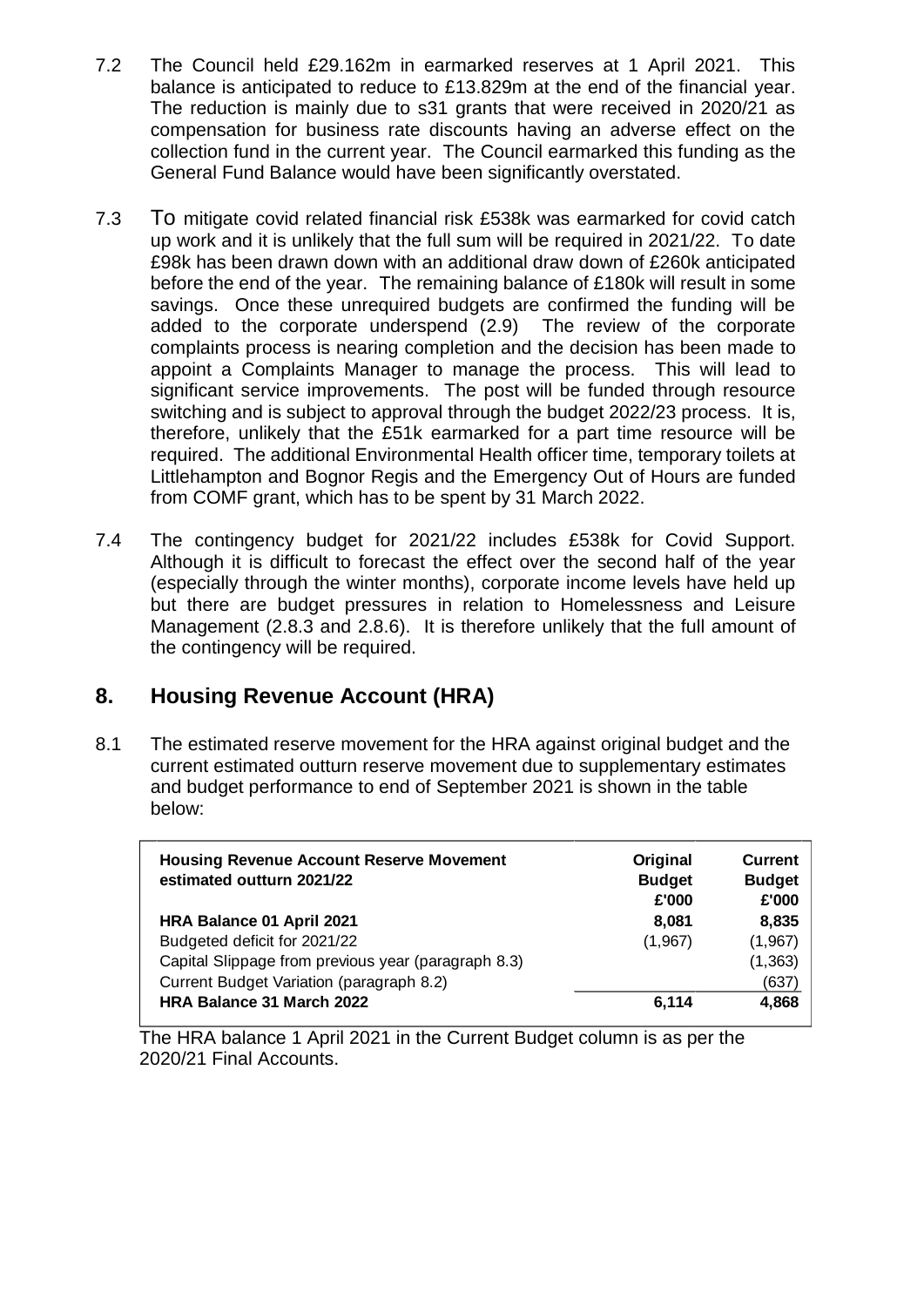| 8.2 | Below is a summary table highlighting major controllable expenditure and |
|-----|--------------------------------------------------------------------------|
|     | income to end of September 2021.                                         |

|                                               | <b>Full year</b><br><b>Budgets</b> | <b>Full year</b><br><b>Budgets</b> | Year to date<br><b>Profile</b> | Year to<br>date | Year to<br>date         |
|-----------------------------------------------|------------------------------------|------------------------------------|--------------------------------|-----------------|-------------------------|
|                                               |                                    |                                    | <b>Budget</b>                  |                 | <b>Actuals Variance</b> |
|                                               | (Orig)                             | (Current)                          |                                |                 |                         |
|                                               | 2021/22                            | 2021/22                            | 2021/22                        | 2021/22         | 2021/22                 |
|                                               | £'000                              | £'000                              | £'000                          | £'000           | $\pounds' O O O$        |
| <b>Expenditure</b>                            |                                    |                                    |                                |                 |                         |
| Repairs & Maintenance                         | 3,887                              | 3,887                              | 1,944                          | 2,507           | 564                     |
| Supervision & Management                      | 5,234                              | 5,263                              | 1,706                          | 1,707           |                         |
| Rents, Rates, Taxes and other charges         | 166                                | 166                                | 86                             | 132             | 46                      |
| <b>Total Expenditure</b>                      | 9,286                              | 9,315                              | 3,736                          | 4,346           | 610                     |
| Income                                        |                                    |                                    |                                |                 |                         |
| Dwelling rents                                | (16,004)                           | (16,004)                           | (8,005)                        | (8,011)         | (6)                     |
| Non-dwelling rents                            | (517)                              | (517)                              | (256)                          | (221)           | 35                      |
| Charges for services and facilities           | (632)                              | (632)                              | (257)                          | (254)           | 3                       |
| Other Income                                  | 0                                  | 0                                  | 0                              | (6)             | (6)                     |
| <b>Total Income</b>                           | (17, 153)                          | (17, 153)                          | (8, 518)                       | (8, 491)        | 27                      |
|                                               |                                    |                                    |                                |                 |                         |
| Net Expenditure or Income of HRA Services as  | (7, 867)                           | (7, 838)                           | (4,781)                        | (4, 145)        | 637                     |
| included in the whole authority Comprehensive |                                    |                                    |                                |                 |                         |
| Income and Expenditure Statement              |                                    |                                    |                                |                 |                         |
| Interest Payable and Similar Charges          | 1,418                              | 1,418                              | 709                            | 709             | 0                       |
| <b>HRA</b> Interest and Investment Income     | 10                                 | 10                                 | $\mathbf 0$                    | $\Omega$        |                         |
| Revenue Contribution to Capital               | 130                                | 464                                | 334                            | 334             | 0                       |
| Yearend accounting adjustments                | 8,275                              | 9,275                              | $\Omega$                       | (0)             | (0)                     |
| (Surplus) or Deficit for Year on HRA Service: | 1,966                              | 3,329                              | (3,738)                        | (3, 102)        | 637                     |

- 8.3 The Capital slippage of £1.363m from 2020/21 relates to £363k for a Housing IT system and £1m in the Housing improvement programme. This is as a result of delayed or deferred works due to the pandemic (kitchen, bathroom repairs). There is also pressure to increase the rate at which works are completed that are required by the Housing Regulator, for example fire compliance. The carry forward of funding allowed these issues to be addressed.
- 8.4 Repairs and maintenance (planned and responsive) expenditure has a current over commitment of £564k against profiled budget. This is being highlighted as a risk. The Service Manager is working closely with the contractor, to ensure appropriate spend and the timely submission of commitments. The situation will continue to be monitored closely between now and the end of the financial year. This is a demand led contract and national supply chain issues and inflation are continuing to increase costs. It is anticipated that there will be an overspend at the year end if this trend continues.
- 8.5 HRA income consists almost entirely of rents. Current projections forecast rental income in line with the budget forecast.
- 8.6 Loss of income due to Right to Buy (RTB) disposals and void dwellings remain a key financial risk. The estimated number of RTB disposals for 2021/22 was set at 12 (there were 4 RTB disposals in 2020/21 and 4 disposals in 2019/20). To date there has been 7 disposals in the current year.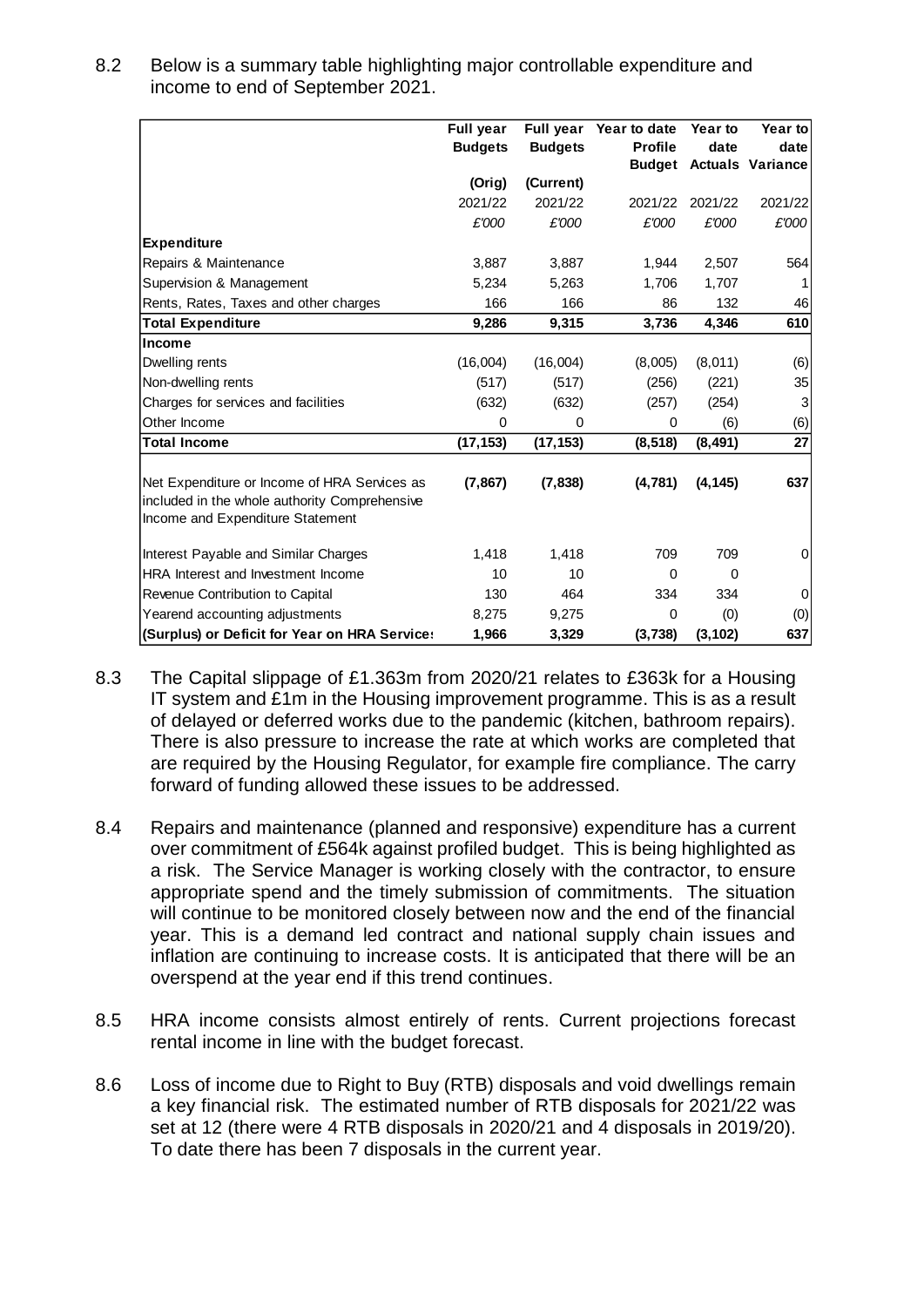8.7 Details of the HRA capital, improvements and repairs programmes are shown in Paragraphs 9 and 10.

# 9. **Capital Receipts**

- 9.1 There have been major changes since the 2012 retention agreement from 1 April 2021. These changes are listed below:
	- Pooling of RTB receipts will take place annually. This replaces the former quarterly system deadlines for spending retained receipts and will also be calculated on an annual basis.
	- The timeframe local authorities must spend new and existing Right to Buy receipts has been extended from 3 years to 5 years.
	- The percentage cost of a new dwelling that local authorities can fund using Right to Buy receipts changed from 30% to 40%. (i.e. Arun will now only have to fund 60% rather than 70%). Every £40 of 1-4-1 receipts generated by the sale of right to buys would need to be matched with £60 of Council funding ( £30/£70 previously).
	- A cap will be introduced on the use of Right to Buy receipts for acquisitions to help drive new supply with effect from 1 April 2022 and phased in over 2022-23 to 2024-25. Its aim is to increase dwelling supply in the District by limiting property acquisitions.

The table below shows Arun's investment requirements under the above terms:

|                                                                     | £'000     |
|---------------------------------------------------------------------|-----------|
| "1 for 1" receipts accrued to 31 Mar 2021                           | 5,597     |
| "1 for 1" receipts accrued from 1 April 2021*                       | 314       |
| Arun's 70% contribution (70/30 X £4,906k)                           | 11,447    |
| Arun's 60% contribution (60/40 X £1,004k) change from 1 April 2021* | 1,507     |
| Total investment requirement                                        | 18,865    |
| Less amount already invested to 30 September 2021                   | $-19,032$ |
| <b>Remaining investment requirement</b>                             |           |
| By 31/03/2027                                                       |           |
| Total                                                               |           |
| * estimated                                                         |           |

- 9.2 All 1-4-1 receipts carried forward on 1 April 2021 and estimated 1-4-1 receipts 2021/22 up to the end of September 2021 have been committed.
- 9.3 One of the key priorities of Arun's HRA Business Plan is a development programme to enable the delivery of an additional 250 new Council dwellings over a ten-year period.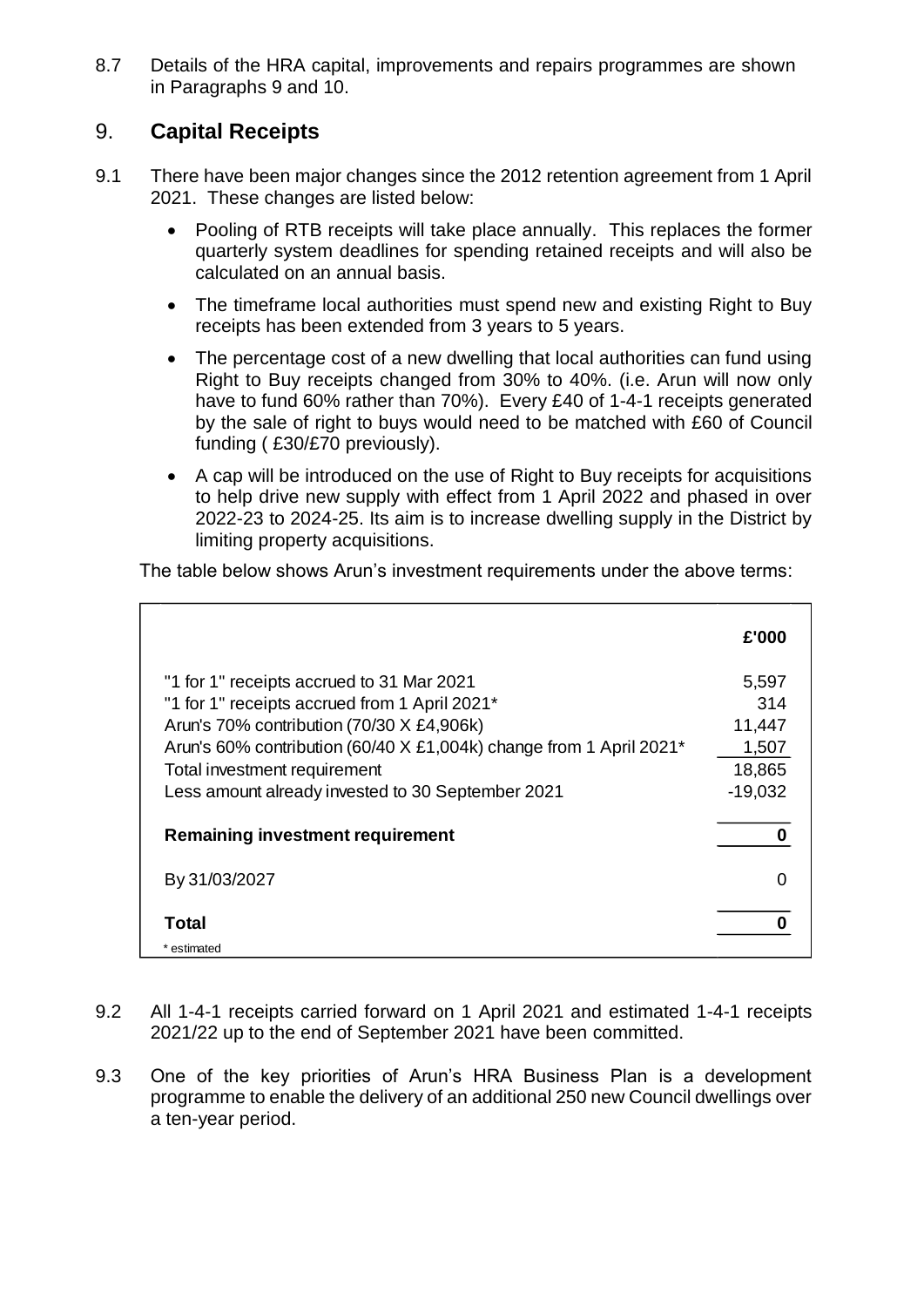9.4 In order to protect the Council's investment in the provision of new social housing, exemption from capital receipt pooling has been obtained in respect of all Arun's new dwellings in the current investment programme. This will enable Arun to retain 100% of the receipts from any future right to buy disposals in respect of these new dwellings (although it is worth noting that these receipts will be net of any discount entitlement).

#### **10. Capital, Asset Management and Other Project Programmes**

- 10.1 The Council's budget for 2021/22 included several projects which although included in the Capital budget for project management and monitoring purposes cannot, under current accounting regulations, be charged to the capital accounts.
- 10.2 The capital and projects budget will continue to be monitored on a corporate level as this provides better information and control of the budget.

#### **General Fund**

- 10.3 The Council is introducing Microsoft Azure. Azure is Microsoft's public cloud computing platform, which will provide a range of cloud services to the Council to reduce reliance on its physical data centre at the Civic Centre. Therefore, the Computer Services budget has been reduced by £167.5k to allow budget provision for Azure in the ICT ongoing revenue budget from 2022/23. £28k has been retained in the budget for any costs incurred this year. The Corporate Support Committee were updated on progress on this at the meeting of 28 September 2021.
- 10.4 Approximately, £316k of the current budget will be funding projects in 2022/23, including core switch, further digital strategy and telephony system (in part). Some projects have been delayed this year because of the potential impact homeworking has had on the Council's IT requirements.
- 10.5 The Arun Improvement Programme budget has been reduced by £61k, this was the balance from the environmental health system implementation and was being retained until such time it was required in the Environmental Health revenue budget for software maintenance. This has been included in the revenue budget for 2022/23.
- 10.6 The contractor has now been formally appointed for Littlehampton Public Realm project and final detailed design is being completed. Works are due to commence January 2022 completing December 2022. Following agreement from the funder; the Coastal Communities Fund, Phase 2 & 3 of the scheme will be progressed as part of this stage. Due to significant cost increases in materials and delivery delays, orders for paving and other concrete reliant materials have already been placed by the contractor to avoid unnecessary delays once work commences. Phase 1 detailed design has also been undertaken and negotiations are ongoing with Network Rail to ensure the proposed changes at the station can be implemented in a timely manner. This phase is funded from LEP Local Growth Fund, Arun District Council and Littlehampton Town Council and is expected to be delivered immediately after phases 2 & 3.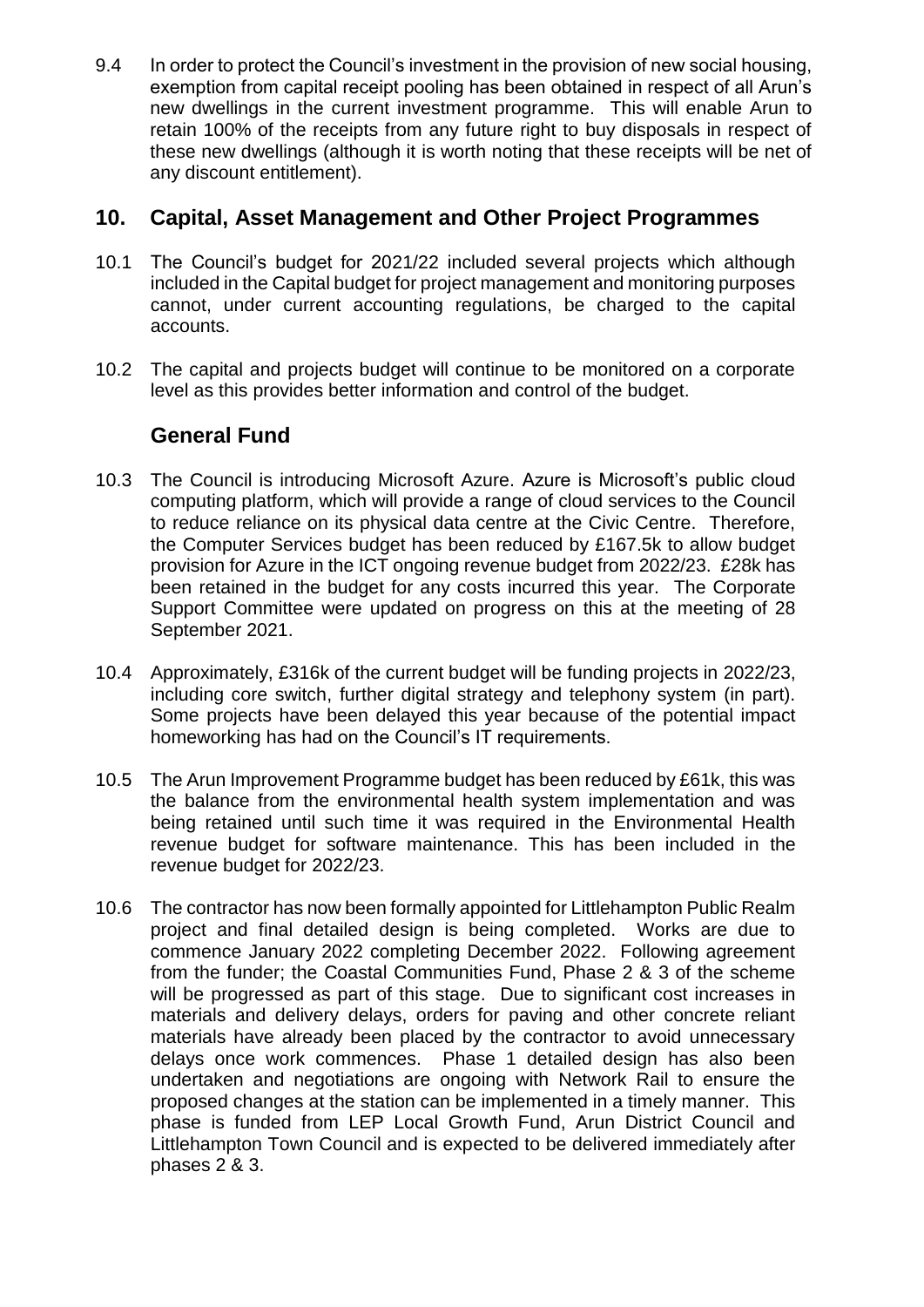10.7 The contract has been awarded for the works at Place St. Maur. The contractor is due on site from mid-October 2021 and works are due to be completed by March 2022. This scheme is funded by a grant of £1.2m from the Getting Building Fund and Arun District Council.

**Asset management and other projects monitoring - September 2021**

| <b>General Fund</b>                           | Original<br><b>Budget</b><br>£'000 | <b>Current</b><br><b>Budget</b><br>£'000 | <b>Actual to</b><br>date<br>£'000 |
|-----------------------------------------------|------------------------------------|------------------------------------------|-----------------------------------|
| Corporate Support                             |                                    |                                          |                                   |
| <b>Computer Services</b>                      | 120                                | 412                                      | 68                                |
| <b>GDPR</b>                                   |                                    | 29                                       | 11                                |
| Storage Area Network (SAN)                    |                                    | 170                                      | 162                               |
| Wireless Infrastructure                       |                                    | 50                                       |                                   |
| <b>Digital Strategy</b>                       |                                    | 200                                      |                                   |
| Arun Improvement Programme (AIP)              |                                    | 96                                       |                                   |
| Web/Integration                               |                                    | 91                                       | 39                                |
| E5 upgrade                                    |                                    | 32                                       | 22                                |
| Economy                                       |                                    |                                          |                                   |
| L'ton Public Realm Phases 1-2                 |                                    | 2,230                                    | 123                               |
| L'ton Public Realm Phase 3                    |                                    | 887                                      | 112                               |
| Asset Management                              | 791                                | 2,098                                    | 246                               |
| <b>Works to Public Conveniences</b>           | 150                                | 431                                      | 10                                |
| <b>Cemetery Buildings &amp; Walls</b>         |                                    | 248                                      | 9                                 |
| <b>Fitzleet Car Park</b>                      | 266                                | 340                                      |                                   |
| <b>Bognor Regis Bandstand</b>                 | 165                                | 352                                      | 2                                 |
| Reactive Maintenance                          | 210                                | 210                                      | 61                                |
| <b>Environment and Neighbourhood Services</b> |                                    |                                          |                                   |
| <b>Disabled Facilities Grants</b>             | 1,400                              | 1,400                                    | 685                               |
| Parks Chipper                                 | 26                                 | 26                                       |                                   |
| Keystone Centre                               |                                    | 250                                      |                                   |
| Sunken Gardens                                |                                    | 500                                      |                                   |
| Place St. Maur                                |                                    | 1,776                                    | 101                               |
| Play Areas                                    | 100                                | 170                                      |                                   |
| Canada Road Play Area                         |                                    | 4                                        |                                   |
| Canada Road Skate Park                        |                                    | 83                                       | 75                                |
| Goldcrest Play Area<br>Rose Green Play Area   |                                    | 17                                       | 18                                |
|                                               |                                    | 10                                       | 11                                |
| <b>Residential and Wellbeing Services</b>     |                                    |                                          |                                   |
| Littlehampton Wave                            |                                    | 113                                      | 12                                |
| <b>Total General Fund</b>                     | 3,228                              | 12,225                                   | 1,767                             |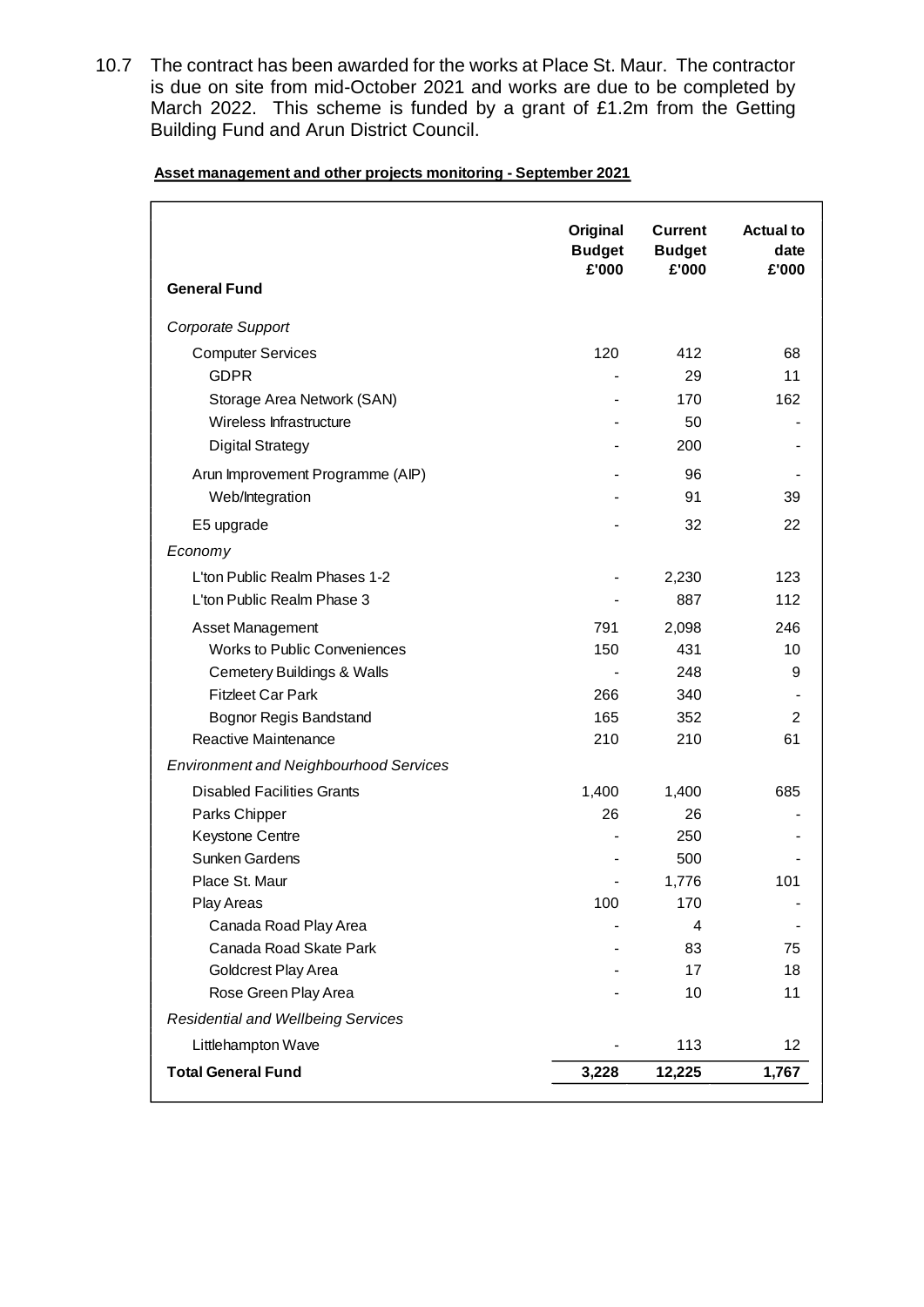# **Housing Revenue Account**

10.8 In September 2021 the land, golden brick and first interim payment was made relating to the construction of the first 10 affordable housing units at Cinders Nursery, Yapton with the next instalment expected around January 2022. There will be an additional 5 units at a later stage of the development estimated to start commencement around December 2021.

| <b>Housing Revenue Account</b>            | Original<br><b>Budget</b><br>£'000 | <b>Current</b><br><b>Budget</b><br>£'000 | <b>Actual to</b><br>date<br>£'000 |
|-------------------------------------------|------------------------------------|------------------------------------------|-----------------------------------|
| <b>Residential and Wellbeing Services</b> |                                    |                                          |                                   |
| <b>Stock Development</b>                  | 100                                | 6,577                                    | 14                                |
| Summer Lane, Pagham                       |                                    | 3,444                                    | 850                               |
| Cinders Nursery, Yapton                   |                                    | 2,500                                    | 1,160                             |
| Chichester Road, Bognor Regis             |                                    | 1,199                                    | 189                               |
| Canada Rd & Ellis Close                   |                                    | 1,217                                    | 7                                 |
| 38 Arundel Road Conversion                |                                    | 195                                      | 164                               |
| Housing IT                                |                                    |                                          |                                   |
| Civica Implementation                     |                                    | 363                                      | 58                                |
| Housing Improvements                      | 688                                | 738                                      | 94                                |
| Domestic Boiler Installations             | 525                                | 525                                      | 229                               |
| <b>Commercial Boiler Rooms</b>            | 100                                | 250                                      | 224                               |
| <b>Reroofing Programme</b>                | 250                                | 250                                      | 61                                |
| Kitchen & Bathroom Replacement Programme  | 769                                | 519                                      | 127                               |
| Fire Compliance                           | 300                                | 750                                      | 696                               |
| <b>Windows &amp; Doors</b>                | 1,650                              | 2,050                                    | 793                               |
| Aids & Adaptations                        | 350                                | 550                                      | 387                               |
| <b>Housing Repairs</b>                    | 1,887                              | 1,887                                    | 1,504                             |
| Day to Day General Repairs                | 1,250                              | 1,250                                    | 1,040                             |
| Voids                                     | 750                                | 750                                      | 667                               |
| <b>Total Housing Revenue Account</b>      | 8,619                              | 25,014                                   | 8,264                             |
| <b>Total Programme</b>                    | 11,847                             | 37,239                                   | 10,031                            |

Please note Housing Improvements, Adaptations & Repairs expenditure includes QL commitments taken from the Housing Mgmt. System

Total programme comprises Capital, Asset Management and other projects budget plus Housing Repairs. Although Housing Repairs forms part of the HRA revenue budget it is included here because of the close link with the Housing Improvements Programme.

10.9 The anticipated cost of the replacement Integrated Housing Management System has increased. The additional costs will be grant funded, or included in the budget for 2022/23. An update report will be provided to the Housing and Wellbeing Committee on 24 January 2022.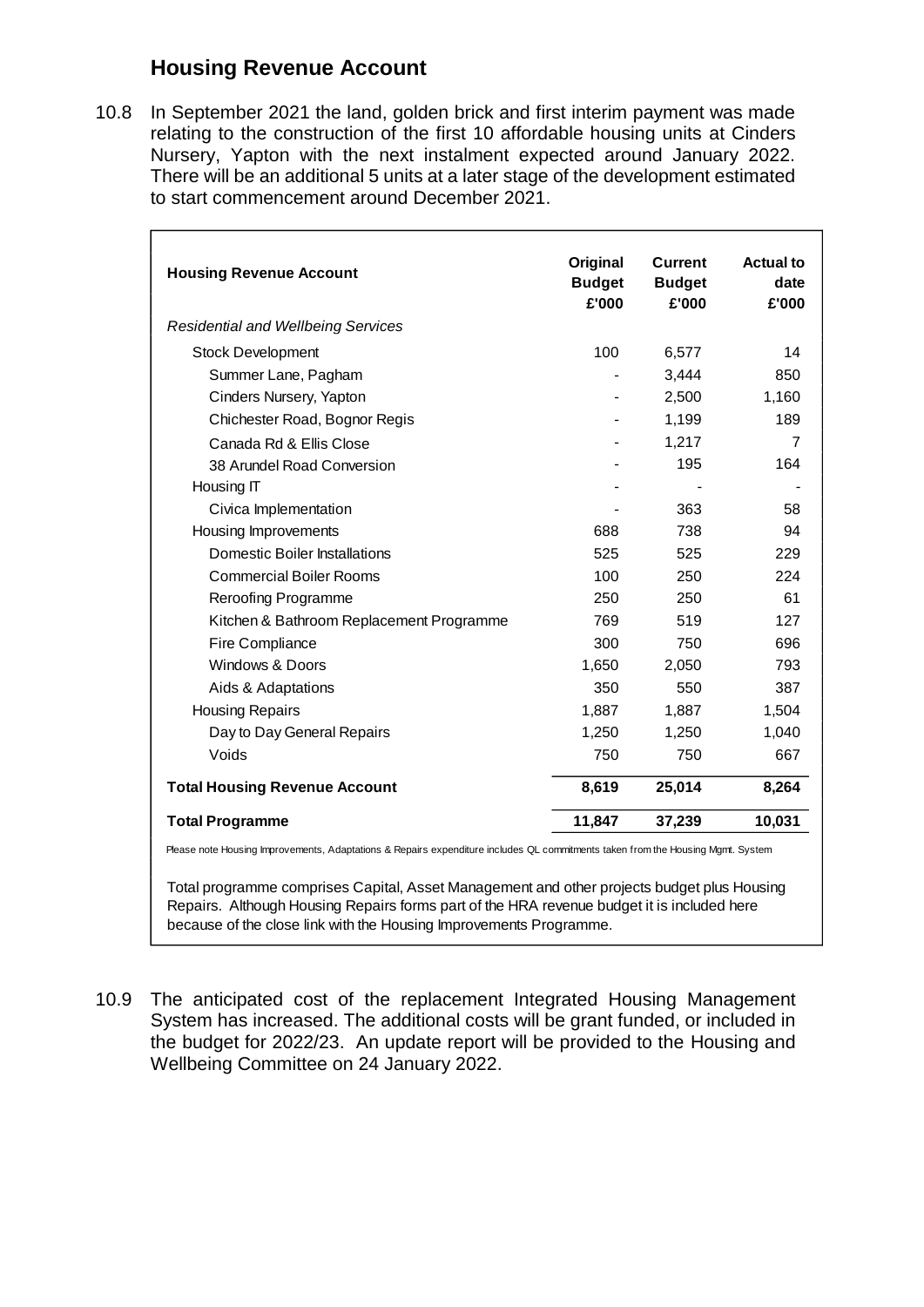# **11. Section 106 sums**

- 11.1 Section 106 (s106) agreements, also known as planning obligations, are agreements between developers and Arun District Council as the local planning authority that are negotiated as part of a condition of planning consent. The Town and Country Planning Act 1990 enables Arun to negotiate contributions towards a range of infrastructure and services, such as community facilities, public open space, transport improvements and/or affordable housing.
- 11.2 The Council currently holds £8.856m on deposit for s106 agreements, plus £3.625m is held on behalf of other organisations (e.g. NHS and WSCC). The total held on deposit is £12.481m.

| Section 106 sums held on deposit as at 30 September 2021 |                                       |                                         |                                 |                                |                        |                          |                |
|----------------------------------------------------------|---------------------------------------|-----------------------------------------|---------------------------------|--------------------------------|------------------------|--------------------------|----------------|
|                                                          | Community                             |                                         |                                 |                                |                        |                          |                |
|                                                          | Affordable<br><b>Housing</b><br>£'000 | <b>Facilities</b><br>and other<br>£'000 | Play<br><b>Grounds</b><br>£'000 | Open<br><b>Spaces</b><br>£'000 | Arun<br>Total<br>£'000 | <b>Non Arun</b><br>£'000 | Total<br>£'000 |
| 20/21 Balance b/fwd                                      | 3,628                                 | 4,912                                   | 576                             | 122                            | 9,238                  | 3,268                    | 12,506         |
| 21/22 Movement                                           | (595)                                 | 40                                      | 140                             | 33                             | (382)                  | 357                      | (25)           |
|                                                          | 3,033                                 | 4,952                                   | 716                             | 155                            | 8,856                  | 3,625                    | 12,481         |

- 11.3 Most s106 sums are time limited in that the Council is required, under the terms of the agreement to spend the amount received on the project specified in the agreement within a set time scale. It should be noted that there are currently £53k of receipts that are required to be spent within the next 5 years.
- 11.4 Since the introduction of the Community Infrastructure Levy in 2020-21, demand notices have been issued totalling £483k. This figure includes 5% administration contribution for Arun in the sum of £15k for 2020-21 and £9k for 2021-22 to date.

# **12. Cash Flow and Treasury Management**

- 12.1 As at September 2021 it is estimated that by year end the budgeted investment returns will exceed original budget by approximately £100k. This is largely due to higher than expected returns on the CCLA Property Fund (£5m invested) and the CCLA diversified fund (£2m invested). During budget setting, it was assumed that the average principal sums would be around £52m, this is now around £74m resulting in additional interest income. This is due to the following reasons:
	- Budget was based around the Medium-Term Financial Strategy 2020/21;
	- Unused Covid-19 grant funding has not been repaid to government;
	- House building programme is delayed; and
	- General Fund capital/asset management slippage.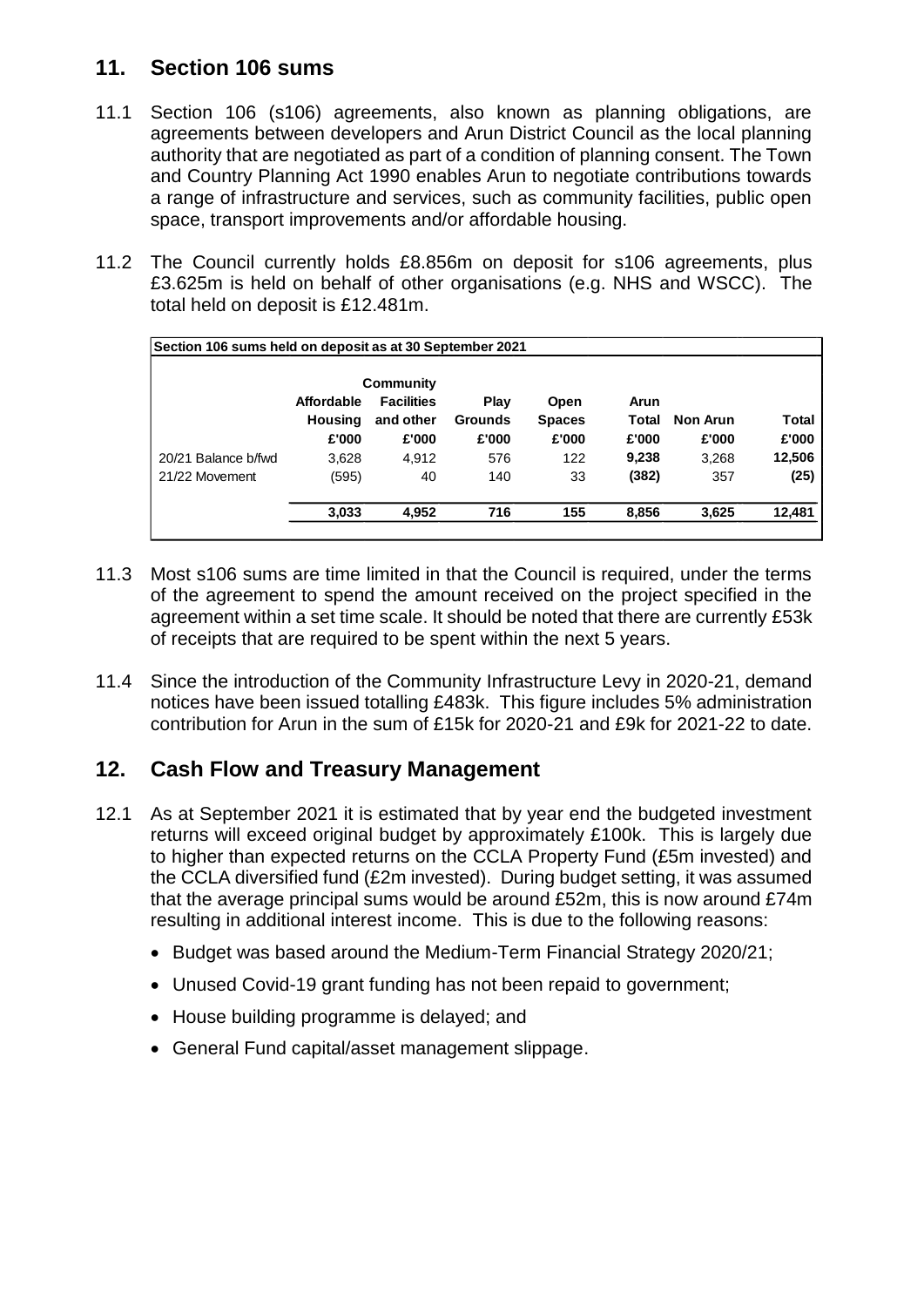# **13. Risk Analysis**

- 13.1 Corporate and Operational risk registers are reviewed and updated for financial implications as part of the Council's risk management process on the criteria of probability of occurrence and materiality of impact upon balances. The most significant risk, which has been highlighted throughout the report is the additional service expenditure combined with loss of income and the effect on the Collection Fund (Council Tax and Retained Business Rates which will have significant effects from 2021/22) due to the Covid-19 pandemic.
- 13.2 Other risks which are inherent within the overall budget are analysed below.
- 13.3 As a result of courts being closed during the Covid-19 outbreak, implementation of Universal Credits and inability to secure debts with DWP it is proving more difficult to recover Housing Benefit overpayments. This is likely to continue until backlogs are reduced.
- 13.4 Due to the United Kingdom leaving the EU on 31 January 2021, the Covid-19 pandemic and extensive forest fires throughout North America and Europe, certain commodities and labour are in short supply. This is likely to have an ongoing impact on the Council's capital programmes and housing repairs budget.
- 13.5 As the DLUHC has changed the capital receipt pooling arrangements, with a cap being introduced on Right to Buy receipts for acquisitions with effect from 01 April 2022, going forward, it is important that the Council has a robust HRA Business Plan to meet the new requirements. This will prevent the Council having to repay to the Government some or all of these "1 for 1" receipts, together with interest at a penalty rate of base rate (currently 0.10%) plus 4%.
- 13.6 The Council's External Auditors, Ernst & Young LLP, have continued to charge the same fees since 2019/20 based on the current Public Sector Audit Appointments Ltd (PSAA) scale fee as no final decision has been made on the rebasing. Depending on the outcome, the Council could be charged up to £57k for previous years' audit services.

#### **14. Conclusions and Recommendations**

- 14.1 The budget monitoring to 30 September 2021 indicates that for 2021/22 the Council will:
	- Significantly underspend compared to the General Fund Revenue budget;
	- Significantly overspend to the Housing Revenue Account budget, should the current spending profile on repairs and maintenance continue;
	- Significantly underspend on its Capital, Asset Management and Projects;
	- Where it becomes clear that any budget provision is no longer required, it will be removed in future budgets.
- 14.2 It is recommended that the Policy and Finance Committee approve that:
	- Any specific project related General Fund revenue underspend continues to be transferred to earmarked reserves as per previous policy to allow projects to be completed;